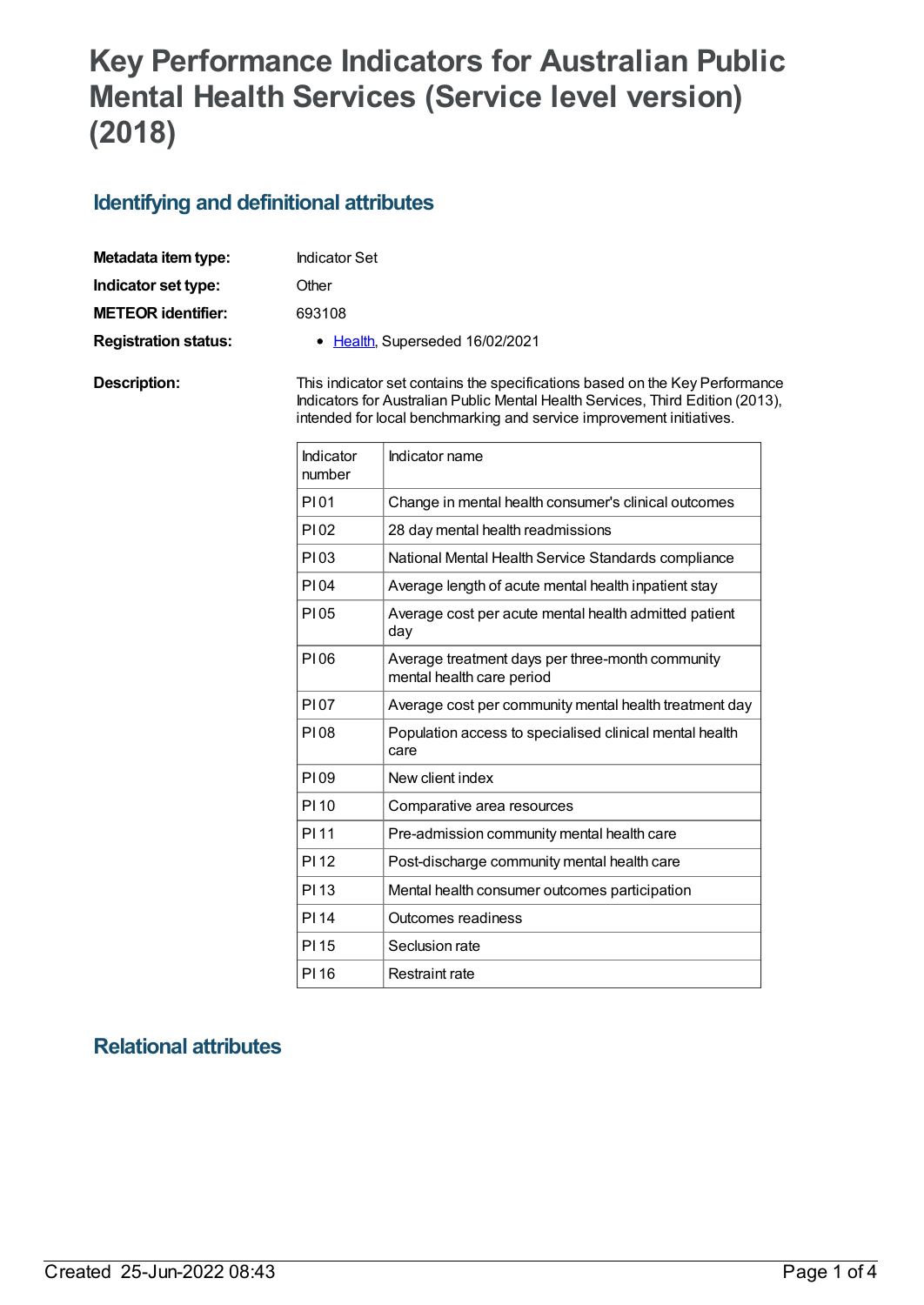See also Key [Performance](https://meteor.aihw.gov.au/content/693105) Indicators for Australian Public Mental Health Services (2018)

• [Health](https://meteor.aihw.gov.au/RegistrationAuthority/12), Superseded 16/02/2021

See also Key [Performance](https://meteor.aihw.gov.au/content/693022) Indicators for Australian Public Mental Health Services (Jurisdictional level version) (2018)

• [Health](https://meteor.aihw.gov.au/RegistrationAuthority/12), Superseded 16/02/2021

Supersedes Key [Performance](https://meteor.aihw.gov.au/content/598184) Indicators for Australian Public Mental Health Services (Service level version) (2015–)

• [Health](https://meteor.aihw.gov.au/RegistrationAuthority/12), Superseded 16/02/2021

Has been superseded by Key [Performance](https://meteor.aihw.gov.au/content/712066) Indicators for Australian Public Mental Health Services (Service level version) (2019)

• [Health](https://meteor.aihw.gov.au/RegistrationAuthority/12), Superseded 16/02/2021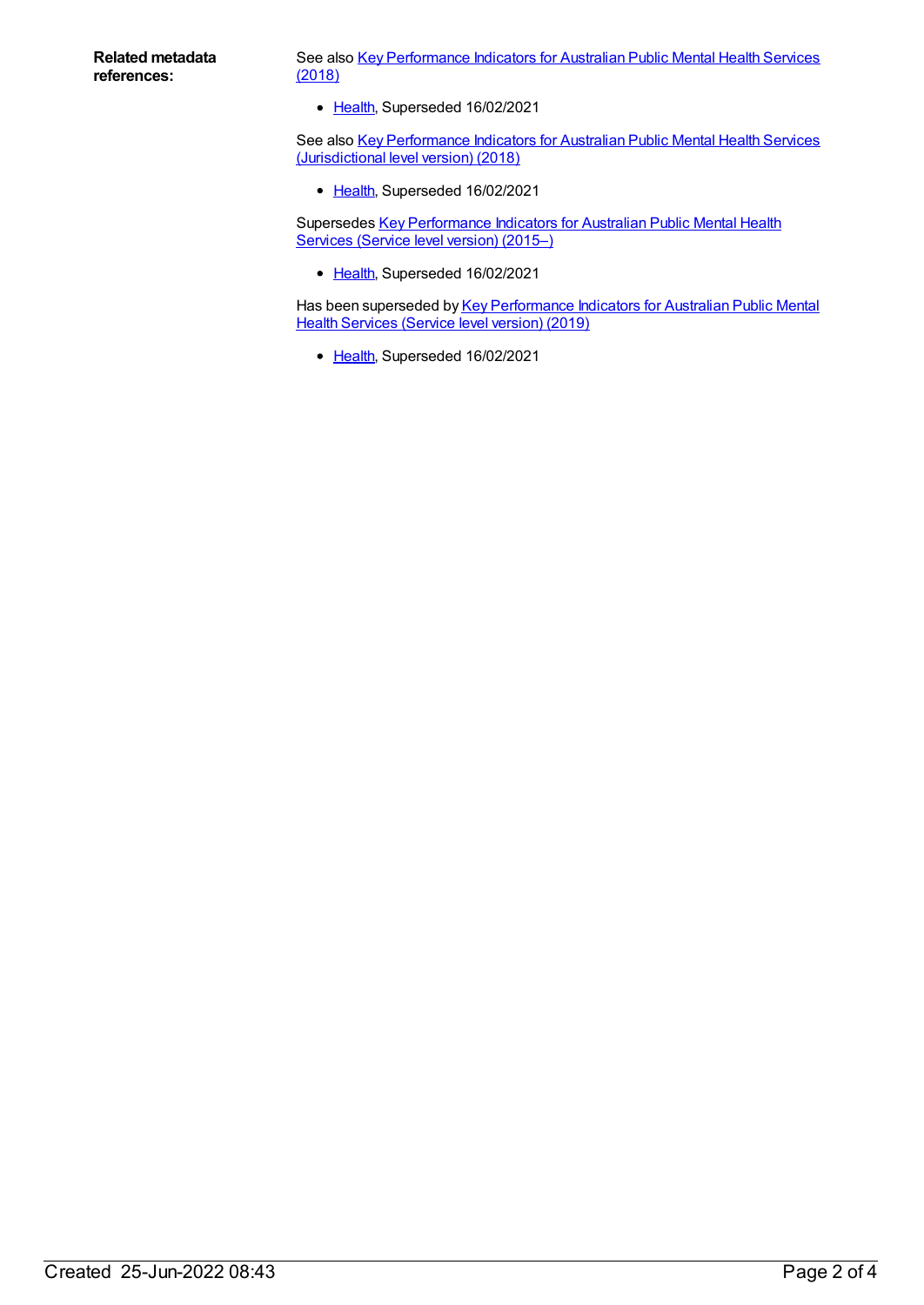**Indicators linked to this Indicator set:**

KPIs for [Australian](https://meteor.aihw.gov.au/content/693117) Public Mental Health Services: PI 01 – Change in mental health consumer's clinical outcomes, 2018 (Service level) [Health](https://meteor.aihw.gov.au/RegistrationAuthority/12), Superseded 16/02/2021

KPIs for Australian Public Mental Health Services: PI 02 – 28 day mental health [readmissions,](https://meteor.aihw.gov.au/content/633017) 2018 (Service level) [Health](https://meteor.aihw.gov.au/RegistrationAuthority/12), Superseded 16/02/2021

KPIs for [Australian](https://meteor.aihw.gov.au/content/633021) Public Mental Health Services: PI 03 – National Mental Health Service Standards compliance, 2018 (Service level) [Health](https://meteor.aihw.gov.au/RegistrationAuthority/12), Superseded 16/02/2021

KPIs for [Australian](https://meteor.aihw.gov.au/content/633023) Public Mental Health Services: PI 04 – Average length of acute mental health inpatient stay, 2018 (Service level) [Health](https://meteor.aihw.gov.au/RegistrationAuthority/12), Superseded 16/02/2021

KPIs for [Australian](https://meteor.aihw.gov.au/content/633031) Public Mental Health Services: PI 05 – Average cost per acute mental health admitted patient day, 2018 (Service level) [Health](https://meteor.aihw.gov.au/RegistrationAuthority/12), Superseded 16/02/2021

KPIs for Australian Public Mental Health Services: PI 06 – Average treatment days per [three-month](https://meteor.aihw.gov.au/content/633033) community mental health care period, 2018 (Service level) [Health](https://meteor.aihw.gov.au/RegistrationAuthority/12), Superseded 16/02/2021

KPIs for [Australian](https://meteor.aihw.gov.au/content/633038) Public Mental Health Services: PI 07 – Average cost per community mental health treatment day, 2018 (Service level) [Health](https://meteor.aihw.gov.au/RegistrationAuthority/12), Superseded 16/02/2021

KPIs for Australian Public Mental Health Services: PI 08 – [Population](https://meteor.aihw.gov.au/content/630413) access to specialised clinical mental health care, 2018 (Service level) [Health](https://meteor.aihw.gov.au/RegistrationAuthority/12), Superseded 16/02/2021

KPIs for [Australian](https://meteor.aihw.gov.au/content/633042) Public Mental Health Services: PI 09 – New Client Index, 2018 (Service level) [Health](https://meteor.aihw.gov.au/RegistrationAuthority/12), Superseded 16/02/2021

KPIs for Australian Public Mental Health Services: PI 10 – [Comparative](https://meteor.aihw.gov.au/content/693359) area resources, 2018 (Service level) [Health](https://meteor.aihw.gov.au/RegistrationAuthority/12), Superseded 16/02/2021

KPIs for Australian Public Mental Health Services: PI 11 – [Pre-admission](https://meteor.aihw.gov.au/content/633046) community mental health care, 2018 (Service level) [Health](https://meteor.aihw.gov.au/RegistrationAuthority/12), Superseded 16/02/2021

KPIs for Australian Public Mental Health Services: PI 12 – [Post-discharge](https://meteor.aihw.gov.au/content/633048) community mental health care, 2018 (Service level) [Health](https://meteor.aihw.gov.au/RegistrationAuthority/12), Superseded 16/02/2021

KPIs for Australian Public Mental Health Services: PI 13 – Mental health consumer outcomes [participation,](https://meteor.aihw.gov.au/content/693357) 2018 (Service level) [Health](https://meteor.aihw.gov.au/RegistrationAuthority/12), Superseded 16/02/2021

KPIs for [Australian](https://meteor.aihw.gov.au/content/633052) Public Mental Health Services: PI 15 – Seclusion rate, 2018 (Service level) [Health](https://meteor.aihw.gov.au/RegistrationAuthority/12), Superseded 16/02/2021

KPIs for [Australian](https://meteor.aihw.gov.au/content/693971) Public Mental Health Services: PI 16 – Restraint rate, 2018 (Service level) [Health](https://meteor.aihw.gov.au/RegistrationAuthority/12), Superseded 16/02/2021

#### **Collection and usage attributes**